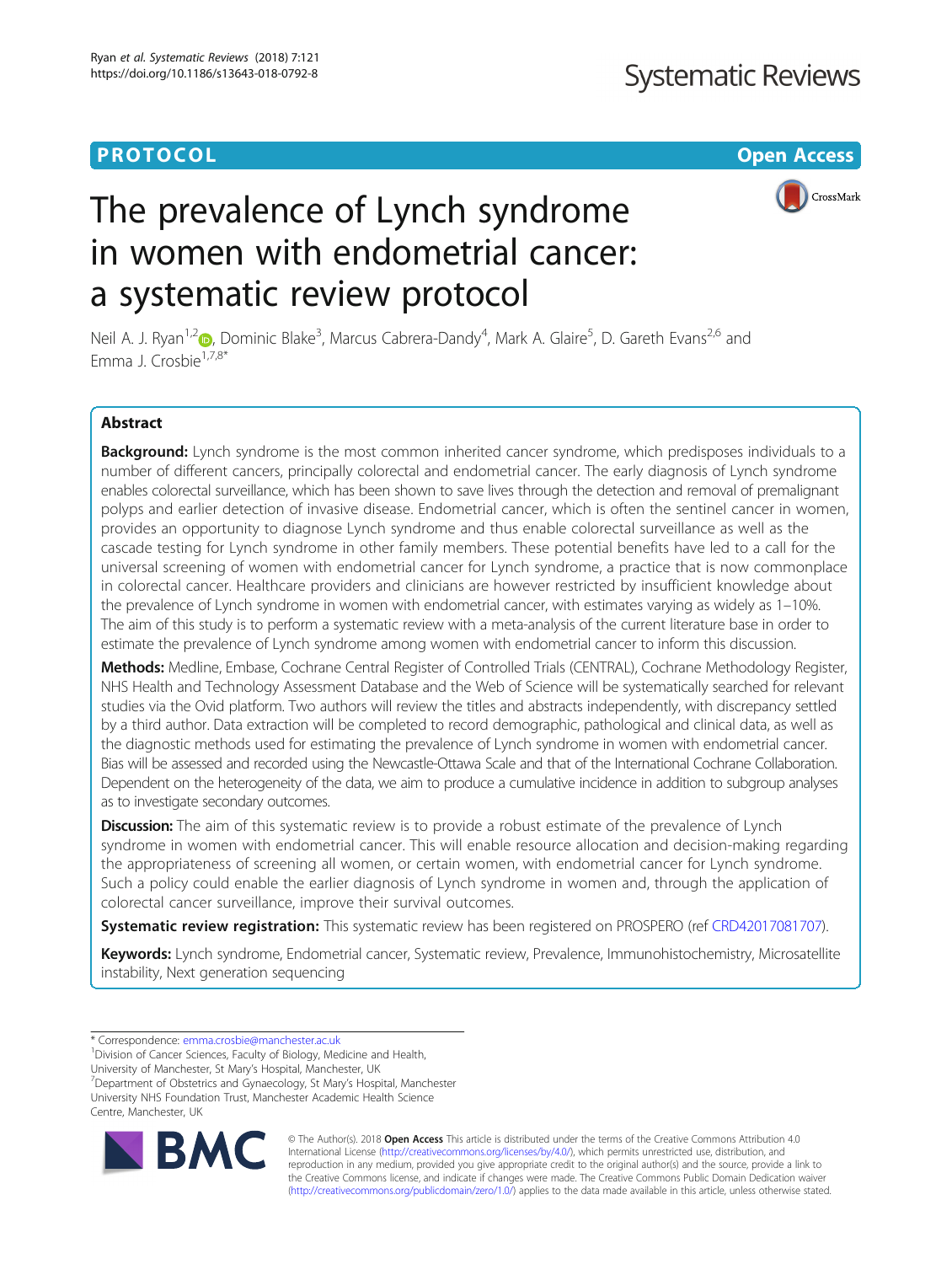# Background

Lynch syndrome is the most common inherited cancer syndrome [[1](#page-5-0)]. Those with Lynch syndrome have a compromised mismatch repair system (MMR), which, after secondary gene knockout, leads to a hypermutated phenotype caused by numerous errors in replicated dinucleotide repeats. This phenomenon is referred to as microsatellite instability (MSI) [[2\]](#page-5-0). Mutations in tumour suppressor genes lead to unfaithful genomic replication, which increases the risk of carcinogenesis. Lynch syndrome-associated cancers have defective DNA repair capacity through loss of their MMR proteins [\[3](#page-5-0)]. These features allow tumours to be screened and triaged into those that may have arisen as a consequence of Lynch syndrome from others that have not. Women with Lynch syndrome have a cumulative lifetime risk of endometrial cancer of up to 50% [[4](#page-5-0)]. What is less clear, however, is the prevalence of Lynch syndrome in women with endometrial cancer.

A multitude of studies have attempted to define the prevalence of Lynch syndrome in selected and unselected endometrial cancer cohorts. Most have included a small number of participants, but there are a few with cohorts of more than 500 patients  $[5-10]$  $[5-10]$  $[5-10]$ . The methods used to screen endometrial tumours for Lynch syndrome have varied considerably across different studies and many have failed to complete all tests on all eligible tumours or patients. This has led to wide estimates of the prevalence of Lynch syndrome in women with endometrial cancer of between 1 and 10% [[11,](#page-5-0) [12\]](#page-5-0).

Recently there have been calls for the universal screening of individuals newly diagnosed with colorectal or endometrial cancer for Lynch syndrome [[13](#page-5-0)–[16](#page-5-0)]. Although clinically prudent, this will place extra demands on the limited assets available to global healthcare systems. In order to plan and provide the appropriate levels of expenditure and resources to implement screening for Lynch syndrome, healthcare leaders need an accurate estimate of the true prevalence of Lynch syndrome in women with endometrial cancer. Furthermore, they need to have accurate data on the likely effect of utilising different diagnostic modalities on this estimate. These data are available in the context of colorectal cancer [\[17](#page-5-0)]. They remain undefined in endometrial cancer leading to a dichotomy of care whereby those with colorectal cancer are increasingly screened for Lynch syndrome whereas women with endometrial cancer are not [\[13](#page-5-0)]. This speaks to a gender equality issue that research needs to address.

The aim of this systematic review will be to provide an overall composite incidence of Lynch syndrome-associated endometrial cancer. This will be explored within the context of the selection criteria, age distribution and diagnostic methods that have been used in different studies.

Furthermore, we will aim to provide subgroup analysis depending on the geographical region in which the women were recruited from. The reporting of the protocol is in accordance with the Preference for Systematic Reviews and Meta-analysis Protocols (PRISMA-P) 2015 statement and the International Cochrane Collaborations guidance [[18,](#page-5-0) [19](#page-5-0)].

# Methods and design

# **Objectives**

The overall aim of the systematic review will be to determine the prevalence of Lynch syndrome in women with endometrial cancer. This will be achieved by an analysis of proportionality and will look to several disease states as defined below.

# Definitions

For the purpose of this systematic review, Lynch syndrome will be defined as a confirmed germline pathogenic mutation of a MMR gene (MLH1, PMS2, MSH2 and MSH6) or EpCAM, which leads to an epigenetic silencing of MSH2 [[20\]](#page-5-0), and the constitutional methylation of MLH1 [[21\]](#page-5-0). We will also consider variants of unknown significance described as pathogenic by the study authors as Lynch syndrome.

'Lynch-like' will be defined as a tumour with MLH1 or PMS2 protein loss on IHC due to epigenetic silencing of MLH1 through somatic promoter region methylation. We will further consider tumours with pathogenic mutations in one of the MMR genes at a somatic level as 'Lynch-like'.

MMR deficient tumours will be defined as tumours in which MLH1, MSH2, MSH6 or PMS2 expression has been lost at protein level, but this has not been defined as either somatic or germline due to the absence of any germline mutational analysis or methylation testing.

MSI will be defined as tumours with molecular evidence of a microsatellite-high (MSI-H) state, which, as per the National Cancer Institute definition, is any cancer where two or more loci (of a five-loci panel) are unstable [\[22\]](#page-5-0).

This systematic review seeks to define the prevalence of Lynch syndrome in women with endometrial cancer by determining the proportionality. That is, the proportion of endometrial tumours that are associated with Lynch syndrome, defined as the fraction of the total number of endometrial cancers in a given cohort that have Lynch syndrome. This is summarised by the following equation:

$$
\hat{p}=x/n
$$

where ' $p'$  is the proportion, 'x' is the number of cases with Lynch syndrome and  $n'$  is the total number of endometrial cancers.

In some studies, not all samples that should have been tested for Lynch syndrome underwent appropriate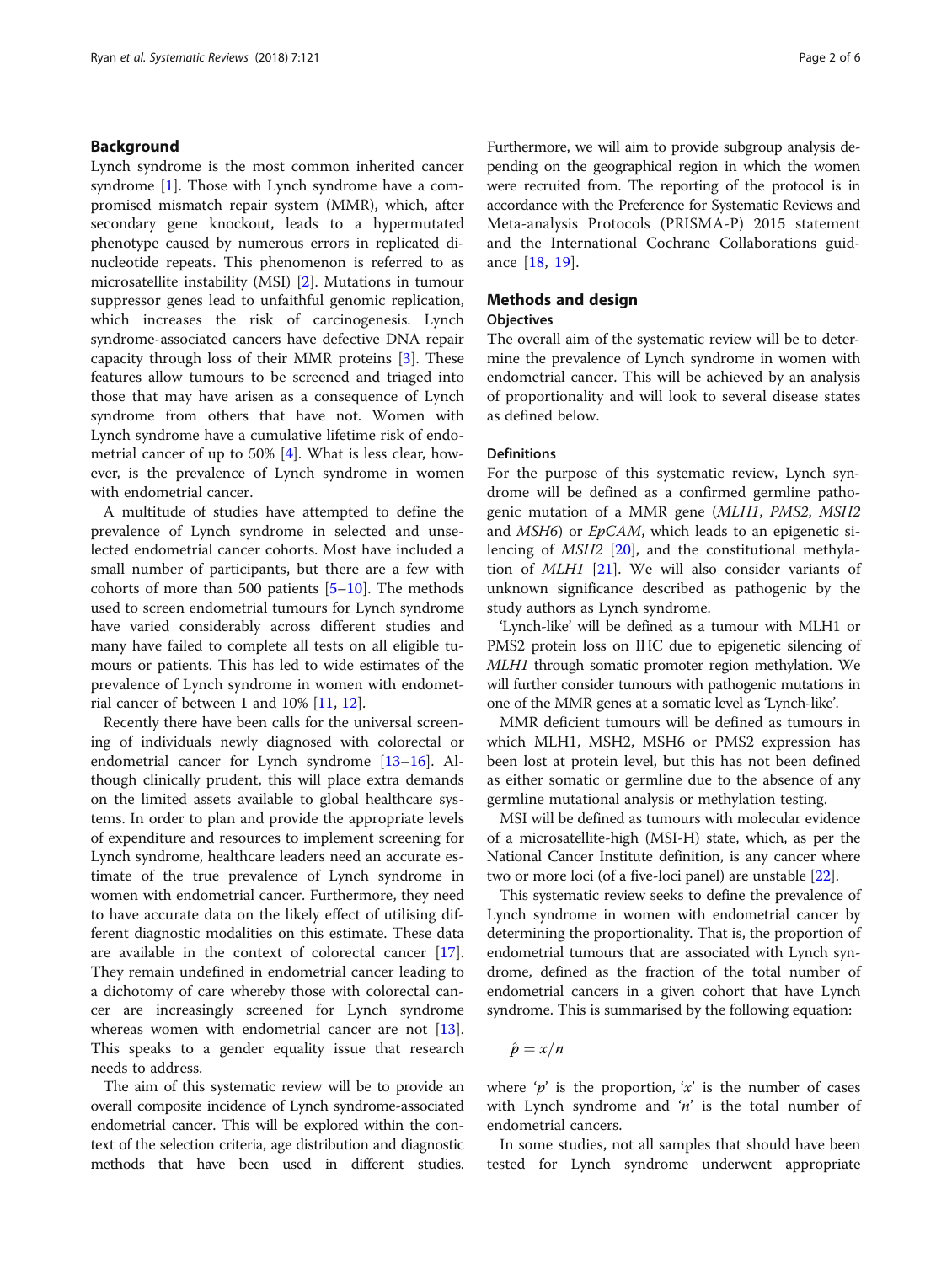testing. In this scenario, we will devise an estimate of the overall proportion using the standard error of the sample proportion, which is summarised by the following equation:

$$
\sqrt{\frac{\hat{p}(1-\hat{p})}{n}}
$$

# Types of intervention

All current methodologies used in the molecular diagnosis of Lynch syndrome, Lynch-like syndrome and MSI-H will be included as the interventions. These include genomic germline or somatic sequencing for MMR mutations, immunohistochemical analysis of tumour MMR protein expression, polymerase chain reaction (PCR)-based measures of MSI and measures of bisulphate conversion-based quantitative DNA methylation analysis.

# Types of study

All studies that employ the stated interventions with the purpose of defining the prevalence of Lynch syndrome in women with endometrial cancer will be included. We will report the prevalence of MMR deficient, Lynch-like, MSI and Lynch syndrome-associated endometrial tumours. We will include any study that has applied the following methods to endometrial cancers for the purpose of determining the prevalence of Lynch syndrome in women with endometrial cancer:

- Immunohistochemistry to measure tumour MMR protein expression
- Microsatellite instability analysis
- Methylation
- Germline mutation analysis
- Somatic mutation analysis

The use of the B-Raf protein as a proxy for methylation is not substantiated in endometrial cancer and therefore will not be included in this systematic review [[23\]](#page-5-0).

These tests may have been used in isolation, in combination or in a progressive application. An example of progressive application is given in Fig. [1](#page-3-0).

Only studies that include at least 20 endometrial cancers will be included. Studies including fewer than 20 endometrial cancers are unlikely to provide a useful estimate of the true proportion of Lynch syndrome in the endometrial cancer population.

We will include studies of unselected and selected endometrial cancers. Studies that pre-select their endometrial cancer cohort, for example, based on age, clinico-pathological parameters or family history will be

included; however, these will be subject to subgroup analysis. In addition, studies that have not tested for all four MMR proteins or the accepted five agreed microsatellite markers will undergo post hoc subgroup analysis to ensure they do not skew the results.

# Types of participant

The participants will be women with endometrial cancer. No restriction will be placed on age, ethnicity or any other demographics. Study setting will be restricted to secondary care.

#### Types of outcome

The primary outcome will be the prevalence of Lynch syndrome, Lynch-like, MSI-H or MMR-deficient endometrial cancer as defined by the molecular diagnostic strategy. The methods of molecular testing will be recorded.

In addition, if cases are pre-selected, the conditions for pre-selection will be recorded. Other secondary outcome measures will include the country of origin, exclusion criteria, number of subjects, histopathology data and mutated gene/specific protein lost.

#### Literature search

Studies will be identified through an electronic biographical database search, which will include published abstracts as well as complete articles. This search will be devised in liaison with a subject specialist librarian. Trial registers will not be searched as these studies will not have concluded, and therefore, they will not be in a position to define the prevalence of endometrial cancer related to Lynch syndrome. This initial search will be supplemented by primary reference list searches of all the studies selected for full paper review.

# Electronic bibliographical databases

The following electronic bibliographical databases will be searched: Medline, Embase, Cochrane Central Register of Controlled Trials (CENTRAL), Cochrane Methodology Register, NHS Health and Technology Assessment Database and Web of science via the Ovid platform. The grey literature and non-electronic literature will not be included in the preliminary search. The search strategy will aim to include the widest number of studies in the primary review. As such associated Medical Subject Headings (MeSH) will be used. Searches will be limited to the English language, human adults only and female subjects. However, there will be no restriction on the date of publication. The search will be re-run immediately prior to the analysis so that any new studies can be reviewed and, if inclusion criteria are met, included in the study.

A draft search criteria are:

1. Colorectal Neoplasms, Hereditary Nonpolyposis/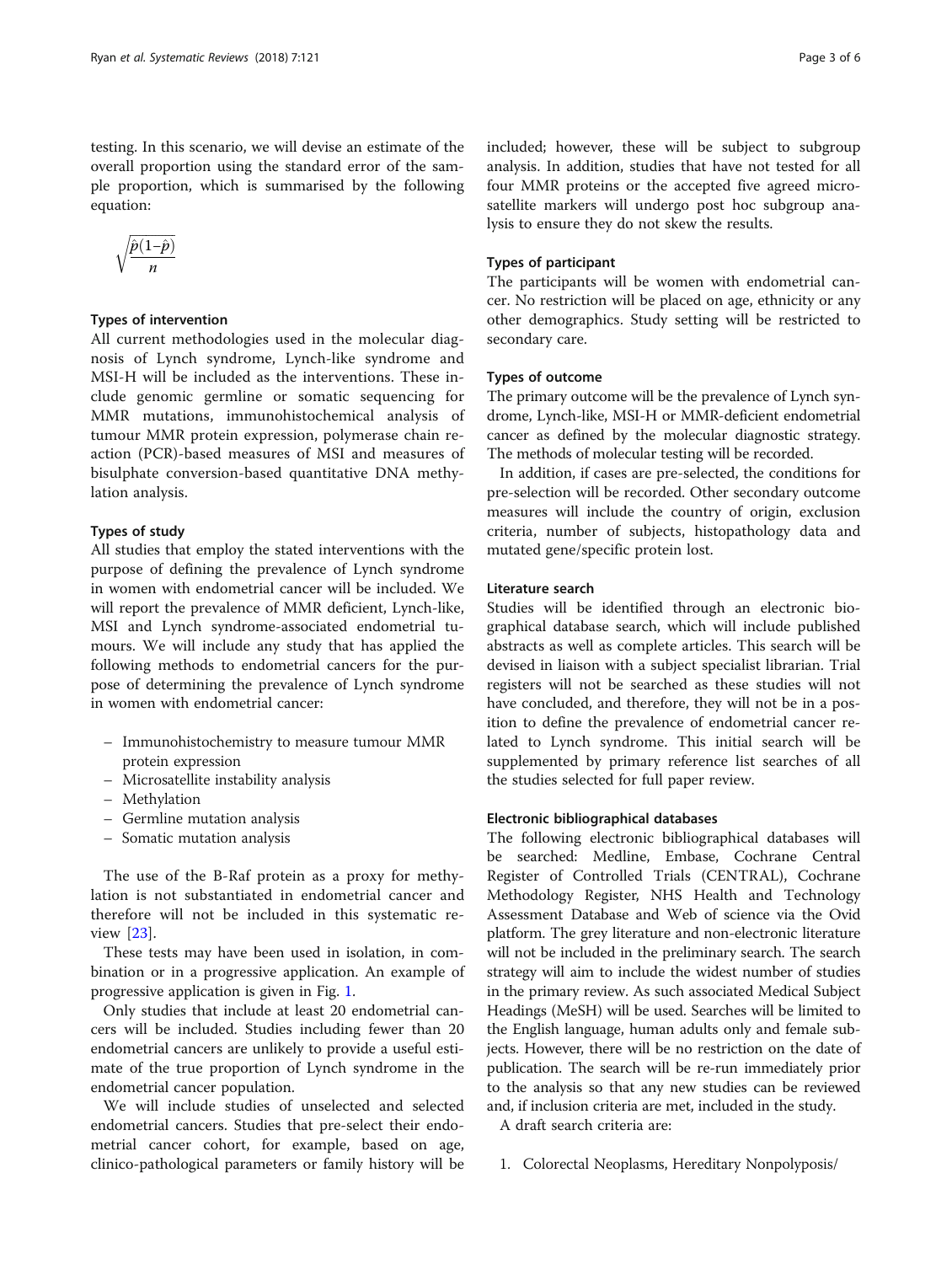<span id="page-3-0"></span>

- 2. lynch syndrome.mp.
- 3. 1 or 2
- 4. Endometrial Neoplasms/
- 5. endometrial cancer.mp.
- 6. 4 or 5
- 7. 3 and 6
- 8. limit 7 to (english language and female and humans)
- 9. from 8 keep 1–2,4

# Study screening and selection

The results from these searches will be combined. The titles and abstracts will be collated in a spreadsheet template downloaded from [http://libguides.sph.uth.tmc.edu/](http://libguides.sph.uth.tmc.edu/systematic-review-guidance) [systematic-review-guidance.](http://libguides.sph.uth.tmc.edu/systematic-review-guidance) Duplicates will be removed with the use of Endnote X7 (Thompson Reuters, New York, NY, USA). All titles and abstracts will be initially screened independently by two authors. Conflicts will be resolved by a third-party consultation. Where unanimous agreement cannot be reached, a senior author will make the definitive decision. Those identified as meeting the inclusion criteria will undergo full-article review and data extraction. Inclusion criteria are defined above.

#### Data extraction

A data collection form will be designed as to ensure the complete capture of all the primary and secondary outcome data points. This will be pre-piloted. Missing data will be requested by email to the identified corresponding author. The data to be extracted is detailed above.

# Assessment of risk of bias

Each study will be given a risk of bias assessment by two independent authors. Where there is disagreement, the same means of resolution will be used as was applied to data extraction. Bias assessment will follow both the International Cochrane Collaborations [[18](#page-5-0)] recommendations in addition to the Newcastle-Ottawa Scale for observational studies [[24\]](#page-5-0). The former assesses bias in selection, performance, detection, attrition and reporting.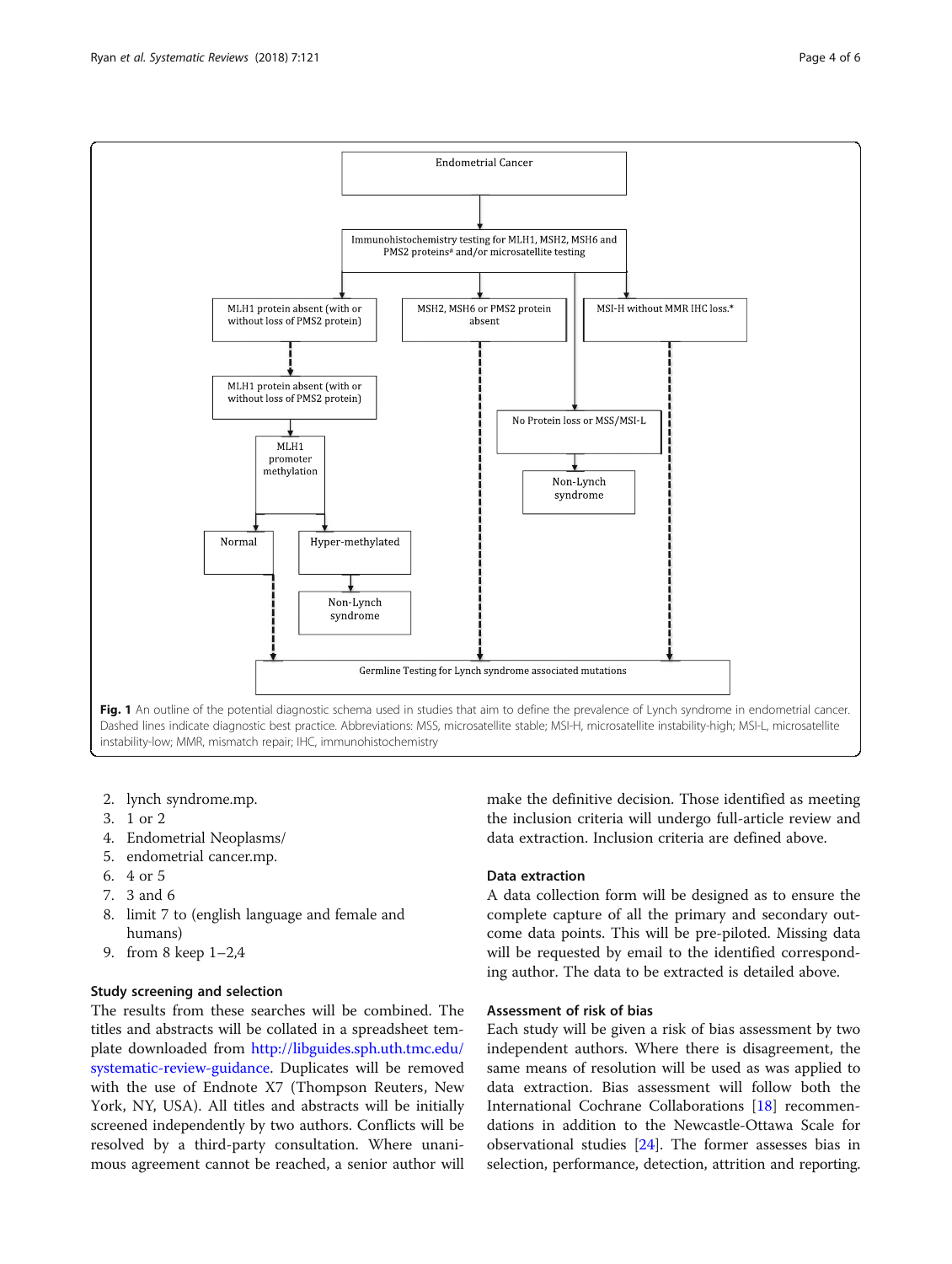It has a three-point scale rating each area and the overall study as having a high, low or unclear risk of bias. The latter assesses comparability and outcome in observational studies. For non-observational non-randomised studies that are not amenable to the Newcastle-Ottawa Scale, bias will be assessed with the use of the Risk Of Bias In Non-randomised Studies-of Interventions (ROBINS-I tool) [[25](#page-5-0)]. The Cochrane Collaboration developed this tool as to provide a comprehensive seven-domain assessment of bias.

#### Data synthesis

A narrative description of the findings will be provided. This will focus on:

- The population studied
- The type of intervention/diagnostic strategy
- The reported prevalence of Lynch syndrome.

In addition, and where possible, secondary outcomes will also be described including the mutational distribution between the four MMR genes and the pathological characteristics of Lynch syndrome-related disease and non-Lynch syndrome-related disease.

It is assumed the data will have a high degree of heterogeneity. This will be described using the appropriate statistical means, namely the Cochran's Q, and described by the  $I^2$  statistic. Where the heterogeneity is found to be  $> 60\%$ ,  $P < 0.10$  via  $I^2$  analysis, a weighted average will not be performed. The type of participants and methodological differences will be examined as to explore the level of the heterogeneity. Furthermore, subgroups will be analysed in an attempt to decrease the heterogenetic effects.

Qualitative synthesis will be performed looking to the medians alongside the interquartile ranges of proportions reported in included studies.

#### Statistical analysis

To estimate the prevalence of Lynch syndrome in women with endometrial cancer, a pooled proportion meta-analysis will be conducted using the number of events and number of observations in each study. All statistical analyses will be performed in R version 3.4.1 using the 'metaprop' function, which is part of the 'meta' package. An overall pooled proportion will be calculated by the back transformation of the weighted mean of the logit transformed proportions, using a random effects model; results will be presented as a pooled proportion with 95% CI. The degree study heterogeneity will be assessed by evaluation of the  $I^2$  score, with an  $I^2$  score of > 75% indicating significant study heterogeneity.

#### **Discussion**

This systematic review looks to collate data from individual studies in order to determine robust estimates of the prevalence of Lynch syndrome in women with endometrial cancer. The information provided by this review will enable healthcare providers to make decisions regarding the screening of selected or unselected populations of women with endometrial cancer for Lynch syndrome. Furthermore, it will explore the impact of pre-selection and the diagnostic screening test used. These data have the potential to change and direct clinical management.

This systematic review has been registered on PROSPERO (ref CRD42017081707) and will be published in the peer-reviewed literature.

#### Abbreviations

MMR: Mismatch repair; MSI: Microsatellite instability; MSI-H: Microsatellite instability-high

#### Acknowledgements

We thank the University of Manchester School of Medical Sciences library staff for their expert help in devising the search criteria for this review and their support in obtaining articles.

#### Funding

NAJR is a Medical Research Council Doctoral Research Fellow (MR/M018431/ 1). EJC is a National Institute for Health Research (NIHR) Clinician Scientist (NIHR-CS-012-009) and DGE is a NIHR Senior Investigator (NF-SI-0513-10076). This article presents independent research funded by the NIHR and the MRC. The views expressed are those of the authors and not necessarily those of the MRC, NHS, NIHR or the Department of Health.

#### Availability of data and materials

The datasets generated and/or analysed during the current study are available from the corresponding author on reasonable request.

#### Authors' contributions

NAJR, DB, MCD, MG, DGE and EJC authored this protocol. EJC is the guarantor. NAJR, DB, MCD and EJC devised and developed the search criteria. MG devised and carried out the initial statistical analysis. NAJR, DB, MCD and EJC will select the studies to be included in the final review. All authors read and approved the final manuscript.

#### Ethics approval and consent to participate

Not applicable

#### Consent for publication

Not applicable

#### Competing interests

The authors declare that they have no competing interests.

#### Publisher's Note

Springer Nature remains neutral with regard to jurisdictional claims in published maps and institutional affiliations.

#### Author details

<sup>1</sup> Division of Cancer Sciences, Faculty of Biology, Medicine and Health, University of Manchester, St Mary's Hospital, Manchester, UK. <sup>2</sup>Division of Evolution and Genomic Medicine, Faculty of Biology, Medicine and Health, University of Manchester, St Mary's Hospital, Manchester, UK. <sup>3</sup>The Northern Gynaecological Oncology Centre, The Queen Elizabeth Hospital, Gateshead, UK. <sup>4</sup>Royal Blackburn Hospital, Lancashire Hospitals NHS Trust, Haslingden Road, Blackburn, UK. <sup>5</sup>Tumour Genomics and Immunology Group, The Oxford Centre for Cancer Gene Research, Wellcome Trust Centre for Human